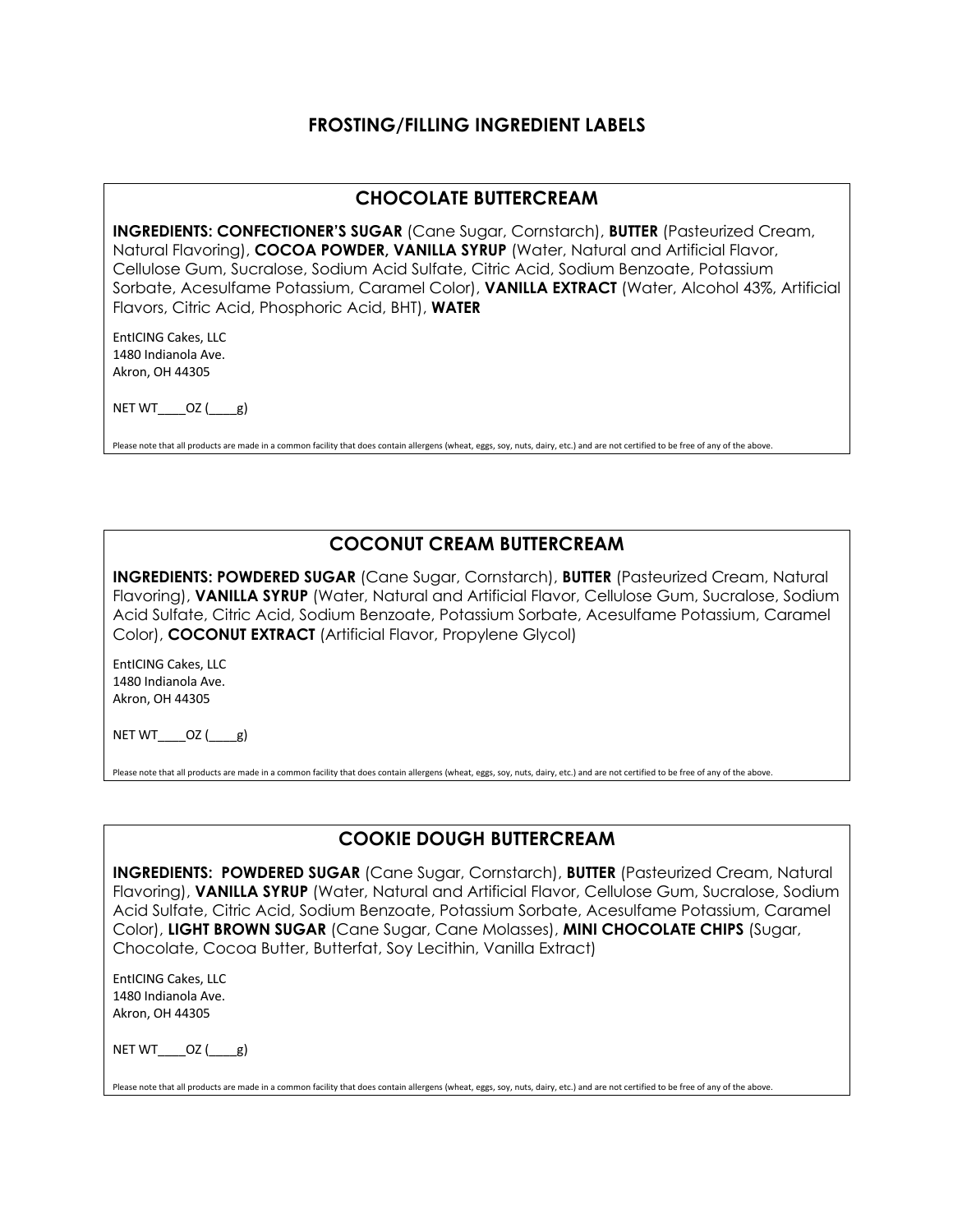# **COTTON CANDY BUTTERCREAM**

**INGREDIENTS: CONFECTIONER'S SUGAR** (Cane Sugar, Cornstarch), **BUTTER** (Pasteurized Cream, Natural Flavoring), **COTTON CANDY EXTRACT** (Artificial Flavor, Propylene Glycol), **VANILLA SYRUP**  (Water, Natural and Artificial Flavor, Cellulose Gum, Sucralose, Sodium Acid Sulfate, Citric Acid, Sodium Benzoate, Potassium Sorbate, Acesulfame Potassium, Caramel Color), **VANILLA EXTRACT**  (Water, Alcohol 43%, Artificial Flavors, Citric Acid, Phosphoric Acid, BHT), **BLUE FOOD COLORING**  (Corn Syrup, Sugar, Glycerin, Water, Brilliant Blue FCF, Modified Corn Starch, Erythrosine, Agar Gum, Citric Acid, Potassium Sorbate, Sodium Citrate), **WATER**

EntICING Cakes, LLC 1480 Indianola Ave. Akron, OH 44305

NET  $WT$   $OZ$  ( $g$ )

Please note that all products are made in a common facility that does contain allergens (wheat, eggs, soy, nuts, dairy, etc.) and are not certified to be free of any of the above.

# **ESPRESSO BUTTERCREAM**

**INGREDIENTS: CONFECTIONER'S SUGAR** (Cane Sugar, Cornstarch), **BUTTER** (Pasteurized Cream, Natural Flavoring), **COFFEE, VANILLA SYRUP** (Water, Natural and Artificial Flavor, Cellulose Gum, Sucralose, Sodium Acid Sulfate, Citric Acid, Sodium Benzoate, Potassium Sorbate, Acesulfame Potassium, Caramel Color), **VANILLA EXTRACT** (Water, Alcohol 43%, Artificial Flavors, Citric Acid, Phosphoric Acid, BHT), **WATER**

EntICING Cakes, LLC 1480 Indianola Ave. Akron, OH 44305

NET WT\_\_\_\_OZ (\_\_\_\_g)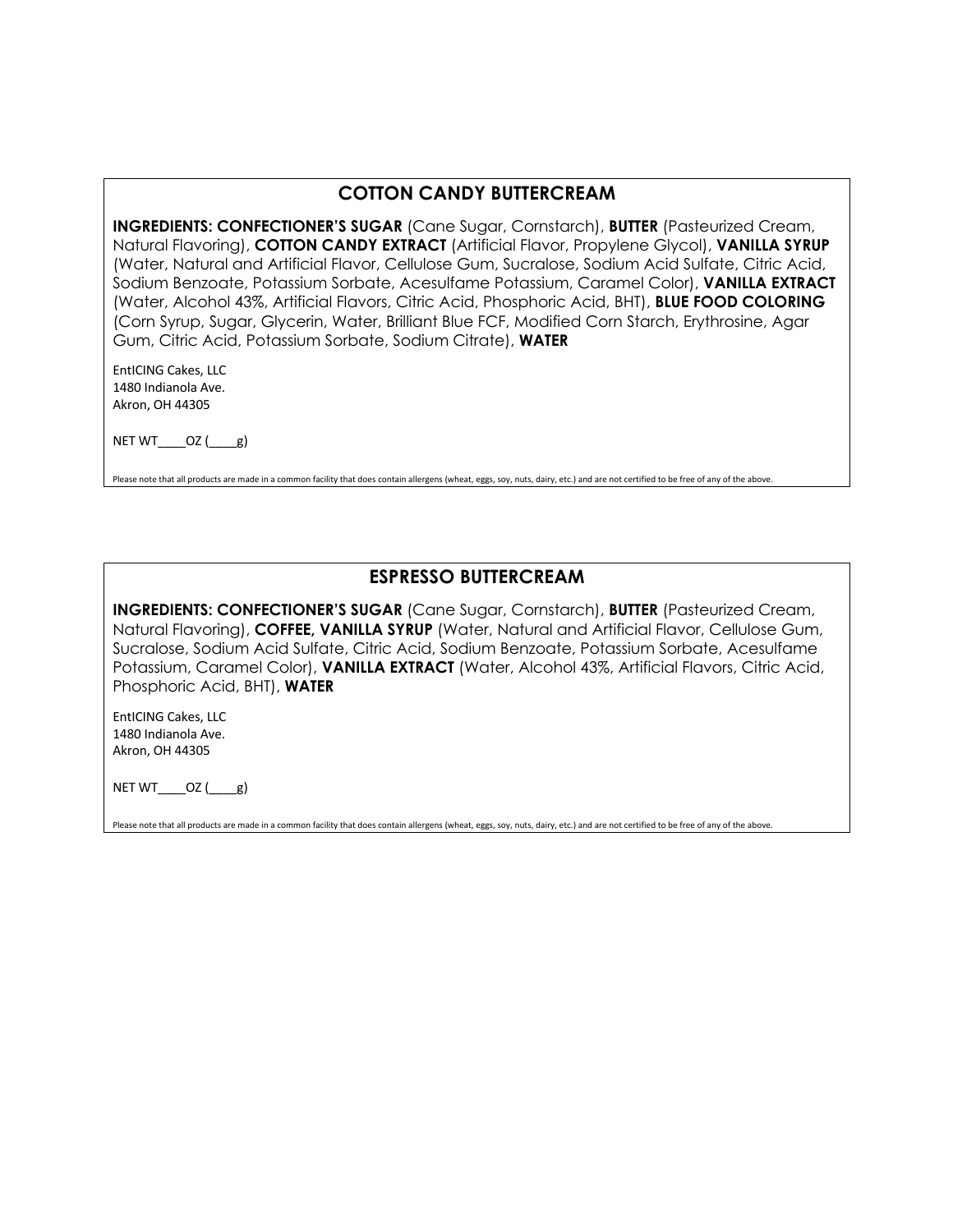### **MAPLE BUTTERCREAM**

**INGREDIENTS: POWDERED SUGAR** (Cane Sugar, Cornstarch), **BUTTER** (Pasteurized Cream, Natural Flavoring), **MAPLE SYRUP**

EntICING Cakes, LLC 1480 Indianola Ave. Akron, OH 44305

NET  $WT$   $OZ$  ( $g$ )

Please note that all products are made in a common facility that does contain allergens (wheat, eggs, soy, nuts, dairy, etc.) and are not certified to be free of any of the above.

#### **MINT BUTTERCREAM**

**INGREDIENTS: CONFECTIONER'S SUGAR** (Cane Sugar, Cornstarch), **BUTTER** (Pasteurized Cream, Natural Flavoring), **MINT EXTRACT** (Artificial Flavor, Propylene Glycol), **VANILLA SYRUP** (Water, Natural and Artificial Flavor, Cellulose Gum, Sucralose, Sodium Acid Sulfate, Citric Acid, Sodium Benzoate, Potassium Sorbate, Acesulfame Potassium, Caramel Color), **VANILLA EXTRACT** (Water, Alcohol 43%, Artificial Flavors, Citric Acid, Phosphoric Acid, BHT), **GREEN FOOD COLORING** (Corn Syrup, Sugar, Glycerin, Water, FD&C Yellow 5, FD&C Blue 1, Food Starch-Modified Corn, Agar Gum, Citric Acid, Potassium Sorbate, Sodium Citrate), **WATER**

EntICING Cakes, LLC 1480 Indianola Ave. Akron, OH 44305

 $NET WT$   $OZ$  ( $g$ )

Please note that all products are made in a common facility that does contain allergens (wheat, eggs, soy, nuts, dairy, etc.) and are not certified to be free of any of the above.

#### **OREO BUTTERCREAM**

**INGREDIENTS: CONFECTIONER'S SUGAR** (Cane Sugar, Cornstarch), **BUTTER** (Pasteurized Cream, Natural Flavoring), **OREOS** (Sugar, Enriched Wheat Flour, Niacin, Reduced Iron, Thiamine Mononitrate [Vitamin B1], Riboflavin [Vitamin B2], Folic Acid, High Oleic Canola Oil and/or Palm Oil and/or Canola Oil, Cocoa Processed With Alkali, High Fructose Corn Syrup, Baking Soda, Cornstarch, Salt, Soy Lecithin (Emulsifier), Vanillin-An Artificial Flavor, Chocolate), **VANILLA SYRUP**  (Water, Natural and Artificial Flavor, Cellulose Gum, Sucralose, Sodium Acid Sulfate, Citric Acid, Sodium Benzoate, Potassium Sorbate, Acesulfame Potassium, Caramel Color), **VANILLA EXTRACT**  (Water, Alcohol 43%, Artificial Flavors, Citric Acid, Phosphoric Acid, BHT), **WATER**

EntICING Cakes, LLC 1480 Indianola Ave. Akron, OH 44305

NET WT\_\_\_\_OZ (\_\_\_\_g)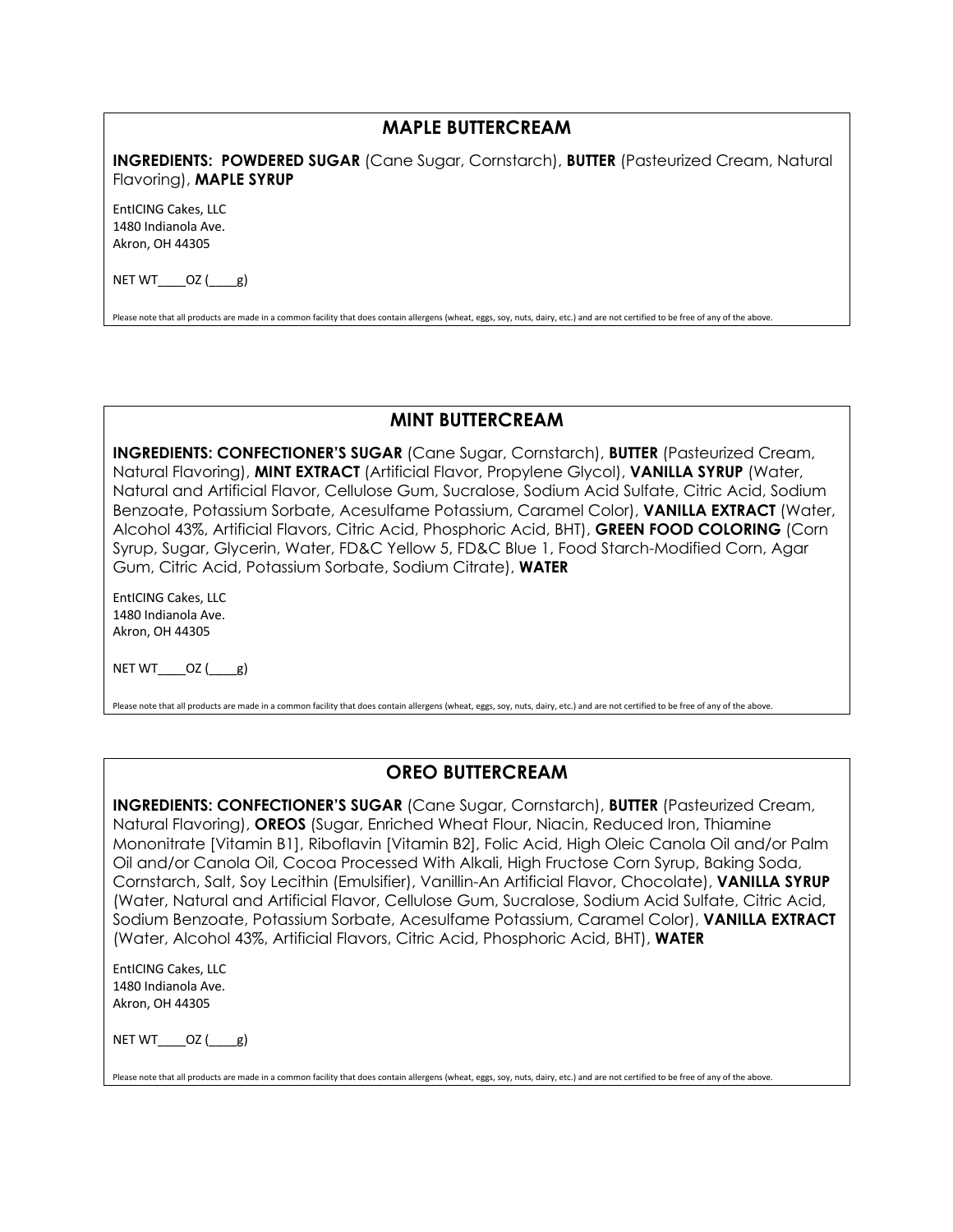### **PEANUT BUTTER BUTTERCREAM**

**INGREDIENTS: CONFECTIONER'S SUGAR** (Cane Sugar, Cornstarch), **BUTTER** (Pasteurized Cream, Natural Flavoring), **PEANUT BUTTER** (Peanuts, Sugar, Hydrogenated Rapeseed Oil, Salt, Partially Hydrogenated Cottonseed Oil), **VANILLA SYRUP** (Water, Natural and Artificial Flavor, Cellulose Gum, Sucralose, Sodium Acid Sulfate, Citric Acid, Sodium Benzoate, Potassium Sorbate, Acesulfame Potassium, Caramel Color), **VANILLA EXTRACT** (Water, Alcohol 43%, Artificial Flavors, Citric Acid, Phosphoric Acid, BHT), **WATER**

EntICING Cakes, LLC 1480 Indianola Ave. Akron, OH 44305

NET WT $OZ$  ( $g$ )

Please note that all products are made in a common facility that does contain allergens (wheat, eggs, soy, nuts, dairy, etc.) and are not certified to be free of any of the above

# **VANILLA BUTTERCREAM**

**INGREDIENTS: CONFECTIONER'S SUGAR** (Cane Sugar, Cornstarch), **BUTTER** (Pasteurized Cream, Natural Flavoring), **VANILLA SYRUP** (Water, Natural and Artificial Flavor, Cellulose Gum, Sucralose, Sodium Acid Sulfate, Citric Acid, Sodium Benzoate, Potassium Sorbate, Acesulfame Potassium, Caramel Color), **VANILLA EXTRACT** (Water, Alcohol 43%, Artificial Flavors, Citric Acid, Phosphoric Acid, BHT), **WATER**

EntICING Cakes, LLC 1480 Indianola Ave. Akron, OH 44305

NET  $WT$   $OZ$  ( $g$ )

Please note that all products are made in a common facility that does contain allergens (wheat, eggs, soy, nuts, dairy, etc.) and are not certified to be free of any of the above

# **CHOCOLATE GANACHE**

**INGREDIENTS: CHOCOLATE CHIPS** (Sugar, Chocolate, Cocoa Butter, Butterfat, Soy Lecithin, Vanilla Extract), **COCONUT OIL** and/or **HEAVY CREAM** (cream (milk), mono and digycerides, polysorbate 80 and carrageenan)

EntICING Cakes, LLC 1480 Indianola Ave. Akron, OH 44305

 $NET WT$   $OZ$  ( $g$ )